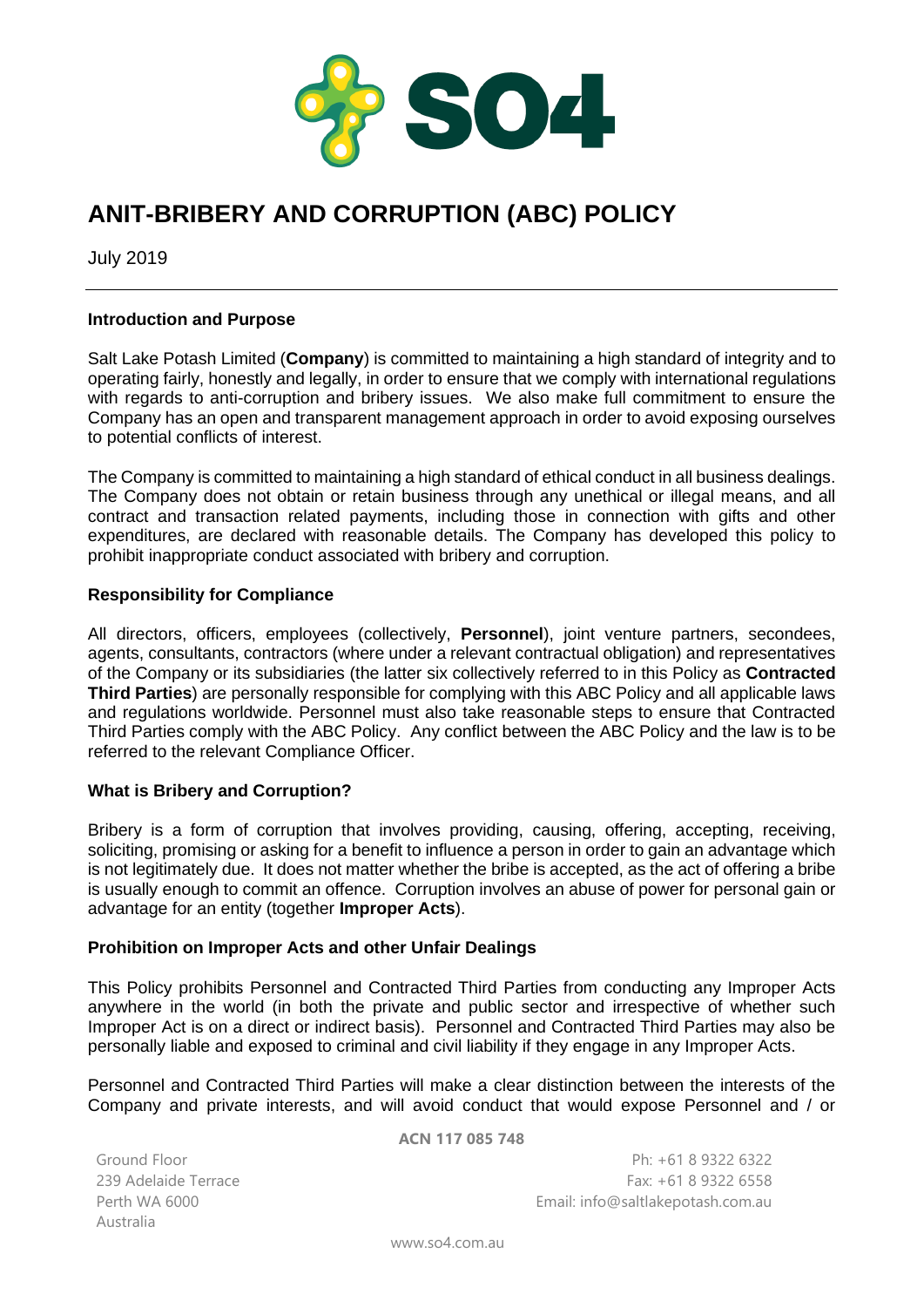

Contracted Third Parties to possible conflicts of interest. Personnel and Contracted Third Parties will not misuse privileged information, misrepresent information or conduct other unfair acts.

# **Safety and Liberty Exception**

In the event that any Personnel or Contracted Third Parties experience a threat to the safety or liberty of a person, they are not required to comply with this Policy. Such Personnel and Contracted Third Parties must immediately or as soon as reasonably possible after the event provide a detailed report of what occurred to the relevant Compliance Officer.

### **Facilitation Payments and Money Laundering**

The making of 'facilitation payments' either directly or indirectly through agents, contractors or intermediaries by Personnel and Contracted Third Parties is prohibited unless permitted by law in the relevant jurisdiction in which the Company is operating.

A facilitation payment could be a minor, unofficial payment to a public official in order to expedite a routine government action by a public official.

A public official includes anybody who has any official or representative capacity in any part of any government (whether national, state / provincial or local) or any regulatory entities and includes anybody who holds themselves out to have such capacity.

Money laundering by Personnel and Contracted Third Parties is also prohibited. Money laundering broadly involves the act of concealing or attempting to conceal illegal funds and disguising the funds to give the appearance that they are legitimately obtained.

#### **Gifts and Entertainment**

The Company recognises that offering or accepting gifts and entertainment by Personnel and Contracted Third Parties which are of moderate value and proportionate are generally considered to be in accordance with business practice and maintaining good business relationships, for example, meals and event such as theatre, sporting and cultural events. However, the exchange of gifts and entertainment may give rise to conflicts between the personal interests of Personnel and Contracted Third Parties and the interests of the Company. Personnel and Contracted Third Parties are prohibited from offering or accepting gifts or entertainment in circumstances which could give rise to, or appear to give rise to, Improper Acts and must always consider this ABC Policy when gifts or entertainment are offered. Personnel and Contracted Third Parties must always ensure that any gifts or entertainment offered, given or accepted, are proportionate and in line with the laws and common business practice of the location where the gift or entertainment occurs.

We are to ensure that all gifts and entertainment given to or received from Contracted Third Parties are approved by management. It is the Company's policy that gifts or entertainment with a value exceeding AUD\$500 per person must not be offered, given or accepted by Personnel and Contracted Third Parties without the prior reporting to the Compliance Officer and approval of a director.

Personnel and / or Contracted Third Parties who offer, give or receive a gift or entertainment which has a value over AUD\$500 must immediately report it to the finance team so that such gifts or entertainment can be recorded in the Gifts and Entertainment Register. The Chief Financial Officer (CFO) will regularly review the register.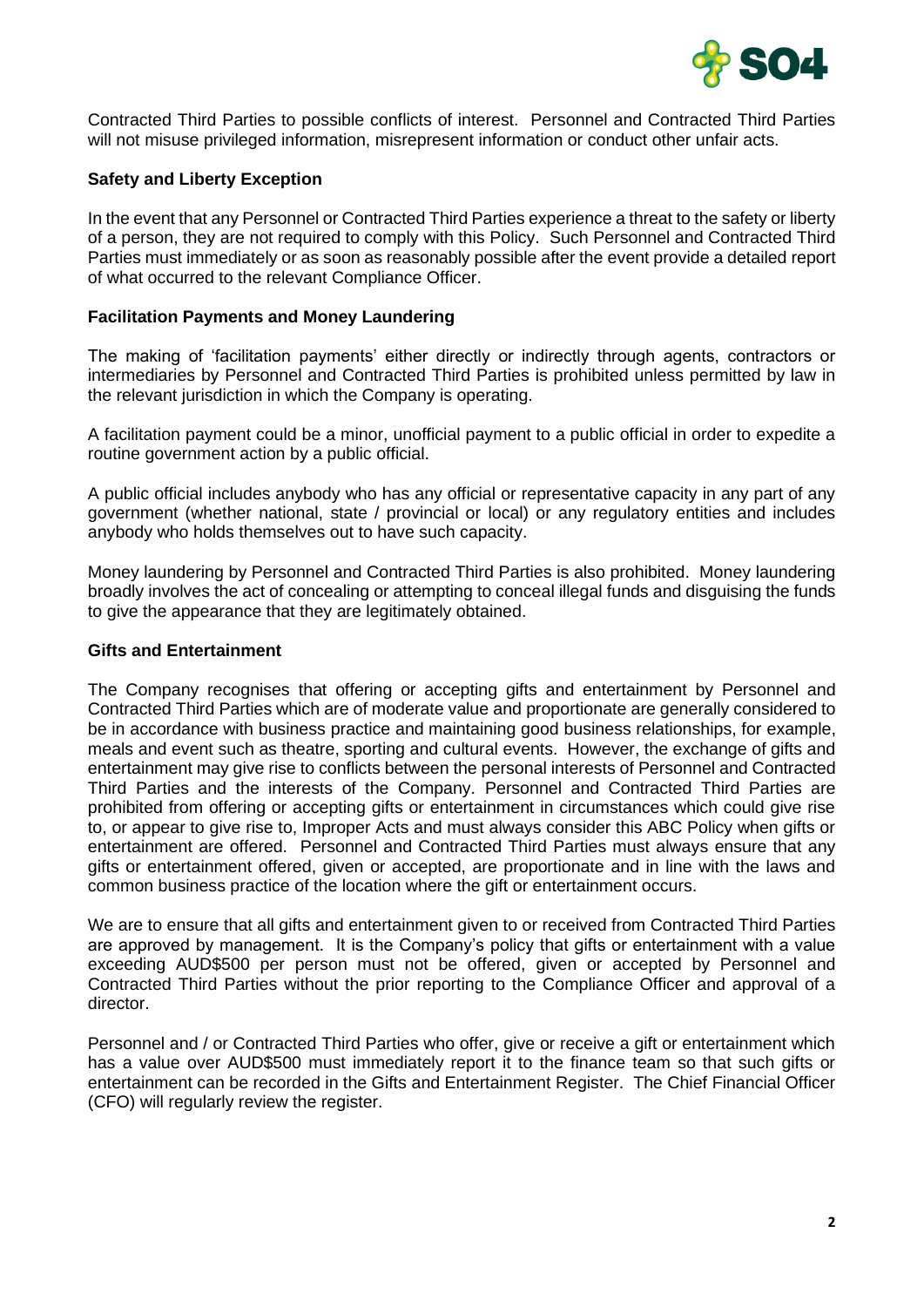

# **Charitable Contributions, Sponsorship and Political Donations**

The Company does not make political donations in any country. Apart from political donations, Personnel and / or Contracted Third Parties must not make or offer any charitable contribution, donation or sponsorship (including, for example, community investment projects) on behalf of the Company without prior approval from the CFO or a director. All donations greater than AUD\$500 will be recorded on the Contributions Register.

#### **Record Keeping**

All transactions, including evidence of permitted travel, hospitality, entertainment, gifts or any other expenses, incurred by Personnel and / or Contracted Third Parties must be appropriately recorded in the Company's books and records.

#### **Contracted Third Parties**

The Company expects Contracted Third Parties will avoid Improper Acts and act legally and ethically in all their dealings (and not just dealings involving the Company). Contracted Third Parties are also prohibited from accepting secret commissions, being 'kick-backs' received by a Contracted Third Party related to the Company business.

Personnel will ensure that Contracted Third Parties are made aware of and know the standards the Company expects and commits to maintain.

Contracted Third Parties must be made aware of, and agree in writing to comply with, this Policy and the Company's Code of Conduct. Appropriate due diligence must be conducted in relation to Contracted Third Parties and agents, and should be recorded in writing in suitable detail.

#### **Training**

All relevant Personnel and Contracted Third Parties are to receive appropriate training, including refresher training, relating to this Policy and related policies and procedures. Any newly hired officers and employees will receive such training as part of their induction.

The extent and nature of such training shall be defined by reference to their function and will reflect the risks facing an employee in their role in that role.

Records of all completed training sessions undertaken by Personnel are maintained by the relevant Compliance Officer.

#### **How to Raise a Concern**

Personnel are encouraged to speak up if they suspect any actual, planned or potential Improper Acts or unfair dealings. Any questions or concerns about this Policy or actual or suspected breaches of this Policy should be directed to the relevant Compliance Officer. The Compliance Officer may refer the matter to the Company's lawyers if required. Please also see the Company's Whistleblower Policy.